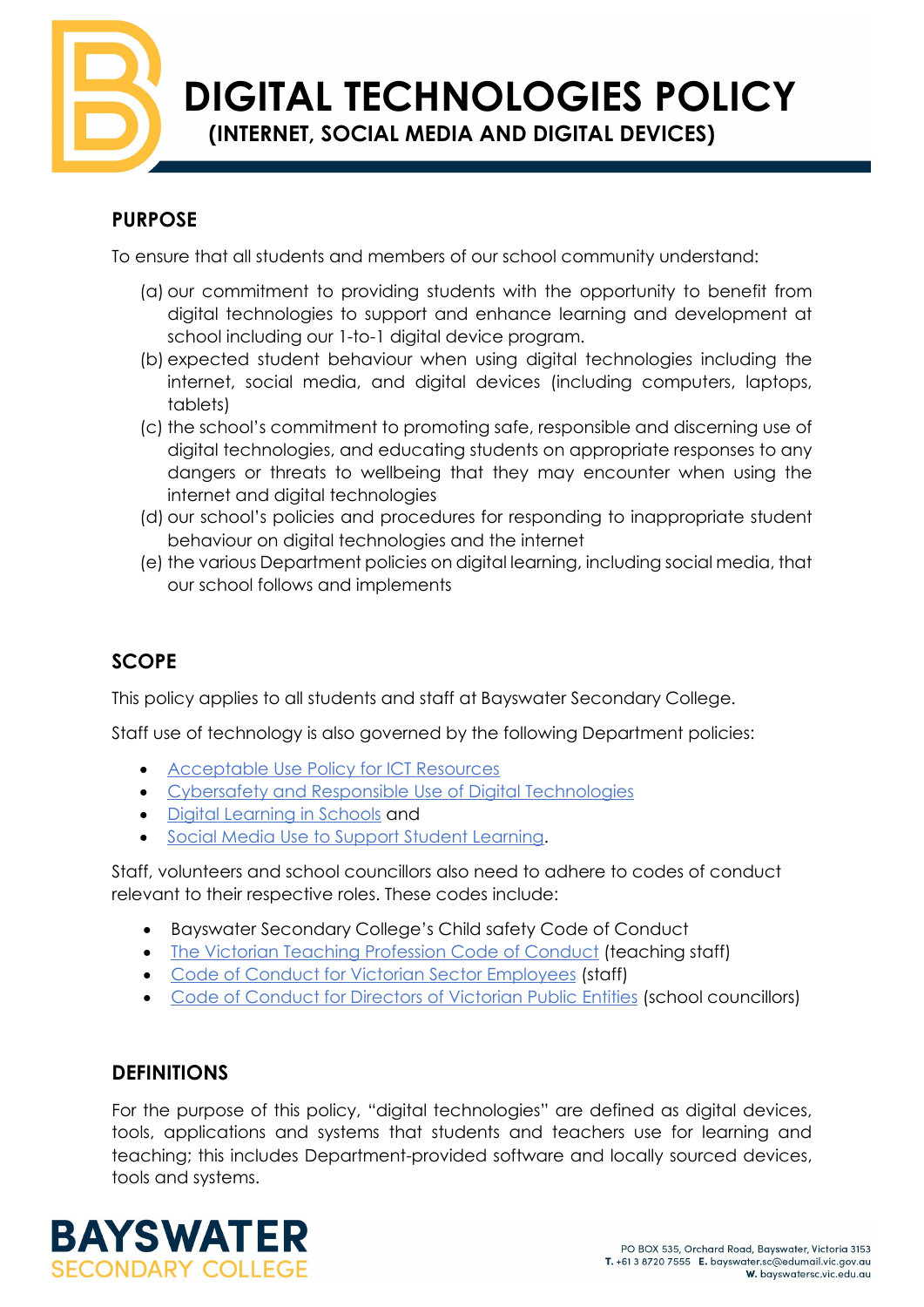### **POLICY**

### **Vision for digital learning at our school**

The use of digital technologies is a mandated component of the Victorian Curriculum  $F-10$ .

Safe and appropriate use of digital technologies, including the internet, apps, computers and tablets, can provide students with rich opportunities to support learning and development in a range of ways.

Through increased access to digital technologies, students can benefit from learning that is interactive, collaborative, personalised, engaging and transformative. Digital technologies enable our students to interact with and create high quality content, resources and tools. It also enables personalised learning tailored to students' particular needs and interests and transforms assessment, reporting and feedback, driving new forms of collaboration and communication.

Bayswater Secondary College believes that the use of digital technologies at school allows the development of valuable skills and knowledge and prepares students to thrive in our globalised and inter-connected world. Our school's vision is to empower students to use digital technologies safely and appropriately to reach their personal best and fully equip them to contribute positively to society as happy, healthy young adults.

### **Personal Devices at Bayswater Secondary College**

Classes at Bayswater Secondary College are delivered with the use of digital devices. Students must bring a charged device to school each day to be used during class time for different learning activities.

Our school operates a Bring Your Own Device (BYOD) program, which means students must bring their own purchased or leased device with them to school each day. Bayswater Secondary College has special arrangements with JB Hi Fi that offers discounted prices for the lease or purchase of devices for Bayswater Secondary College students.

Students are required to have their own device that must:

- be in good working order
- be brought to school in a protective case
- be able to connect to the internet via wi-fi

Please note that our school does not have insurance to cover accidental damage to students' devices, and parents/carers are encouraged to consider obtaining their own insurance for their child's device.

Bayswater Secondary College has in place arrangements to support families who may be experiencing long or short-term hardship to access devices for schoolwork.

Students, parents and carers who would like more information or assistance regarding our BYOD program are encouraged to contact the College on 8720 7555.

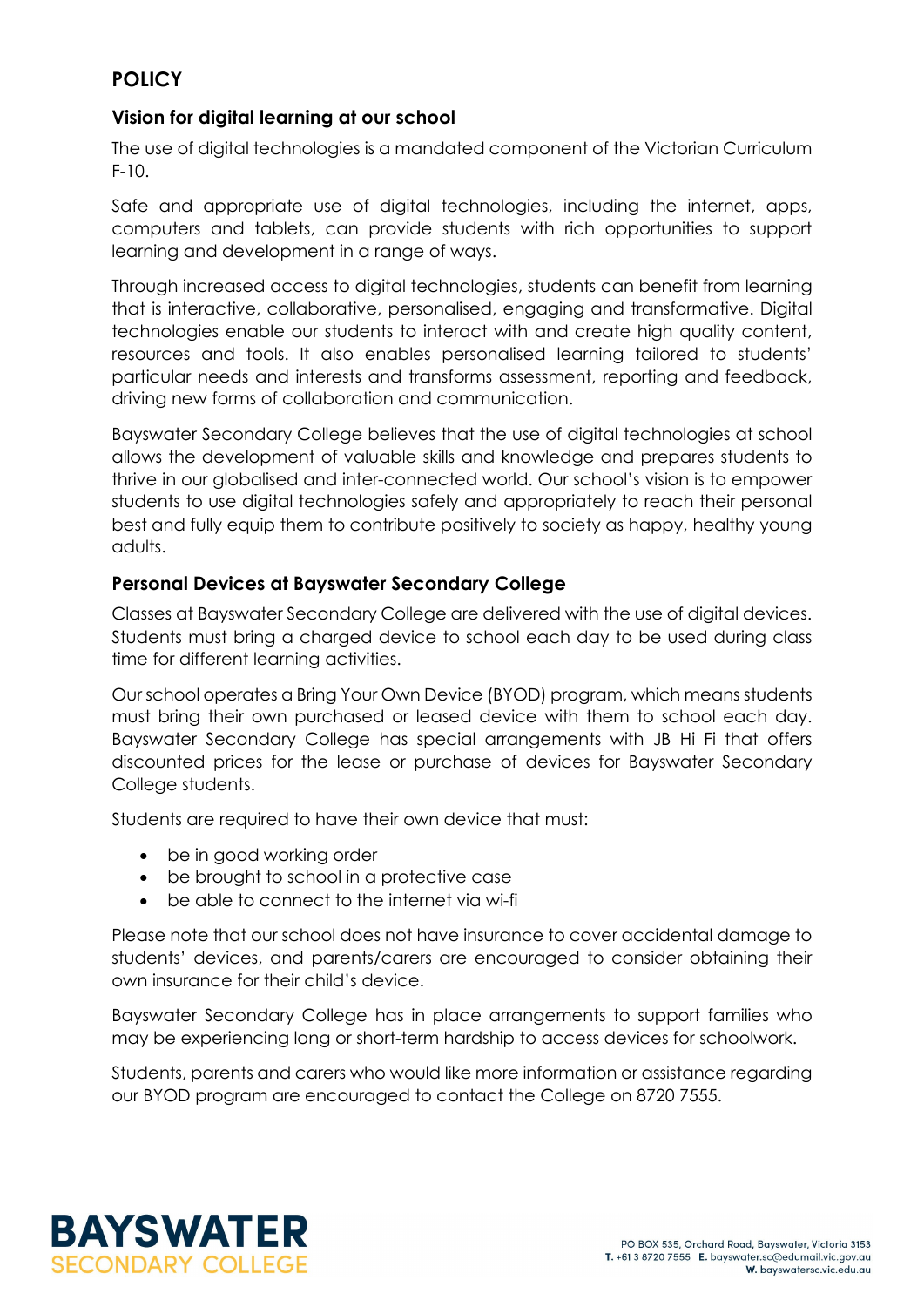### **Safe and appropriate use of digital technologies**

Digital technologies, if not used appropriately, may present risks to users' safety or wellbeing. At Bayswater Secondary College, we are committed to educating all students to use digital technologies in ways that respect the dignity of ourselves and others and promote full flourishing for all, equipping students with the skills and knowledge to navigate the digital world.

At Bayswater Secondary College, we:

- use online sites and digital tools that support students' learning, and focus our use of digital technologies on being learning-centred
- use digital technologies in the classroom for specific purpose with targeted educational or developmental aims
- supervise and support students using digital technologies for their schoolwork
- effectively and responsively address any issues or incidents that have the potential to impact on the wellbeing of our students
- have programs in place to educate our students to be safe, responsible and discerning users of digital technologies, including eSafe programs
- educate our students about digital issues such as privacy, intellectual property and copyright, and the importance of maintaining their own privacy and security online
- actively educate and remind students of our *Student Engagement* policy that outlines our School's values and expected student behaviour, including online behaviours
- have an Acceptable Use Agreement outlining the expectations of students when using digital technologies for their schoolwork
- use clear protocols and procedures to protect students working in online spaces, which includes reviewing the safety and appropriateness of online tools and communities and removing offensive content at the earliest opportunity
- educate our students on appropriate responses to any dangers or threats to wellbeing that they may encounter when using the internet and other digital technologies
- provide a filtered internet service at school to block access to inappropriate content
- refer suspected illegal online acts to the relevant law enforcement authority for investiaation
- support parents and carers to understand the safe and responsible use of digital technologies and the strategies that can be implemented at home through regular updates in information sheets, on the College website and Social Media feeds, on Compass and in information sessions.

Distribution of school owned devices to students and personal student use of digital technologies at school will only be permitted where students and their parents/carers have completed a signed Acceptable Use Agreement.

It is the responsibility of all students to protect their own password and not divulge it to another person. If a student or staff member knows or suspects an account has been

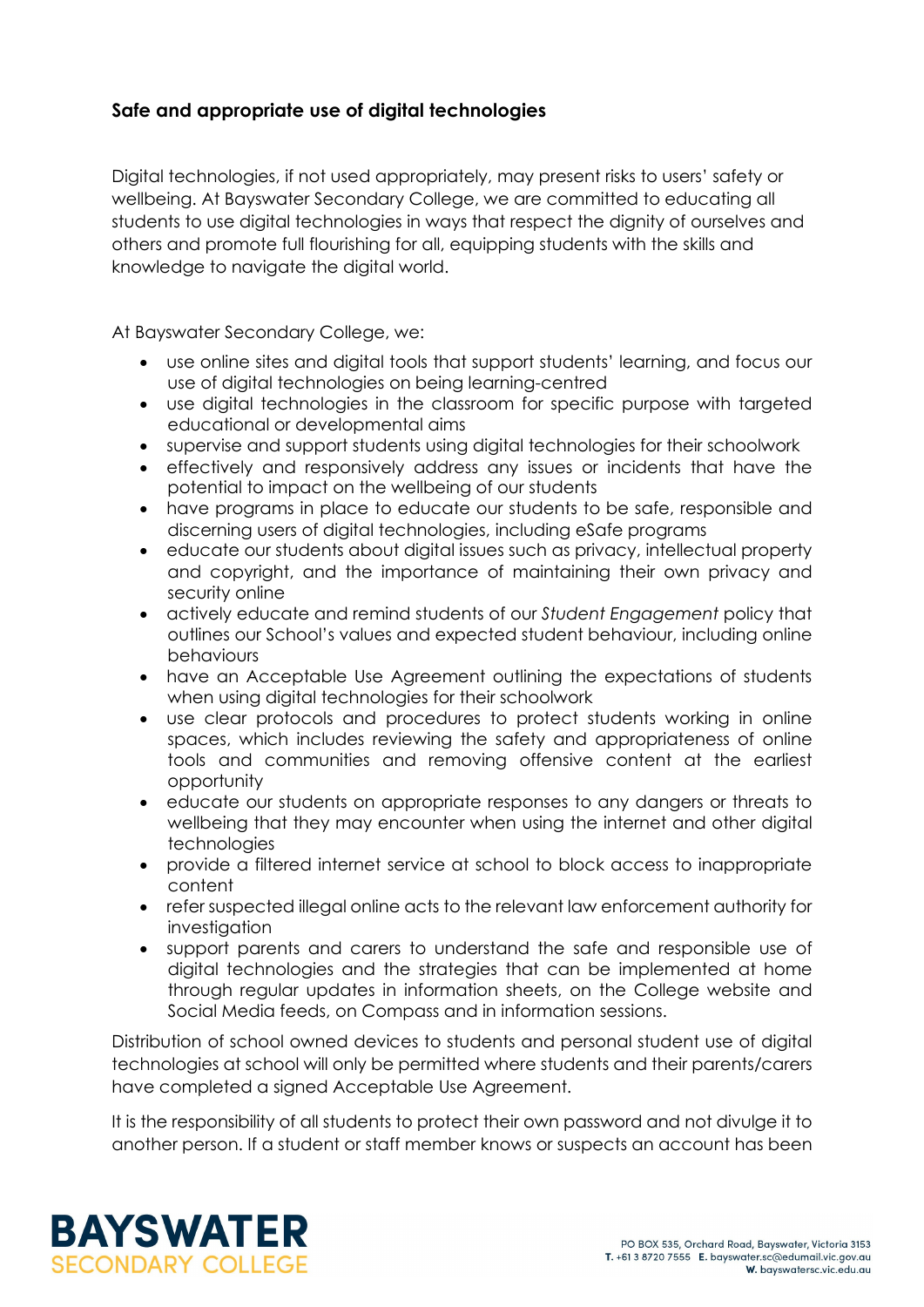used by another person, the account holder must notify the relevant Sub School Coordinator or Leader immediately.

All messages created, sent or retrieved on the school's network are the property of the school. The school reserves the right to access and monitor all messages and files on the computer system, as necessary and appropriate. Communications including text and images may be required to be disclosed to law enforcement and other third parties without the consent of the sender.

#### **Social media use**

Our school follows the Department's policy on [Social Media Use to Support Learning](https://www2.education.vic.gov.au/pal/social-media/policy) to ensure social media is used safely and appropriately in student learning and to ensure appropriate parent notification occurs or, where required, consent is sought. Where the student activity is visible to the public, it requires consent, which is obtained and updated annually with the publications consent form.

Bayswater Secondary College has established a social media presence on Facebook and Instagram, where news is shared and student achievements highlighted throughout the year.

In accordance with the Department's policy on social media, staff will not 'friend' or 'follow' a student on a personal social media account, or accept a 'friend' request from a student using a personal social media account unless it is objectively appropriate, for example where the student is also a family member of the staff.

If a staff member of our school becomes aware that a student at the school is 'following' them on a personal social media account, Department policy requires the staff member to ask the student to 'unfollow' them, and to notify the school and/or parent or carer if the student does not do so.

#### **Student behavioural expectations**

When using digital technologies, students are expected to behave in a way that is consistent with Bayswater Secondary College's H.E.A.R.T. Values, *Student Wellbeing and Engagement* policy, and *Bullying Prevention* policy.

When a student acts in breach of the behaviour standards of our school community (including cyberbullying, using digital technologies to harass, threaten or intimidate, or viewing/posting/sharing of inappropriate or unlawful content), Bayswater Secondary College will institute a staged response, consistent with our student engagement and behaviour policies*.*

Breaches of this policy by students can result in a number of consequences which will depend on the severity of the breach and the context of the situation. This includes:

- removal of network access privileges
- removal of email privileges
- removal of internet access privileges
- removal of printing privileges
- other consequences as outlined in the school's *Student Wellbeing and Engagement* and *Bullying Prevention* policies.

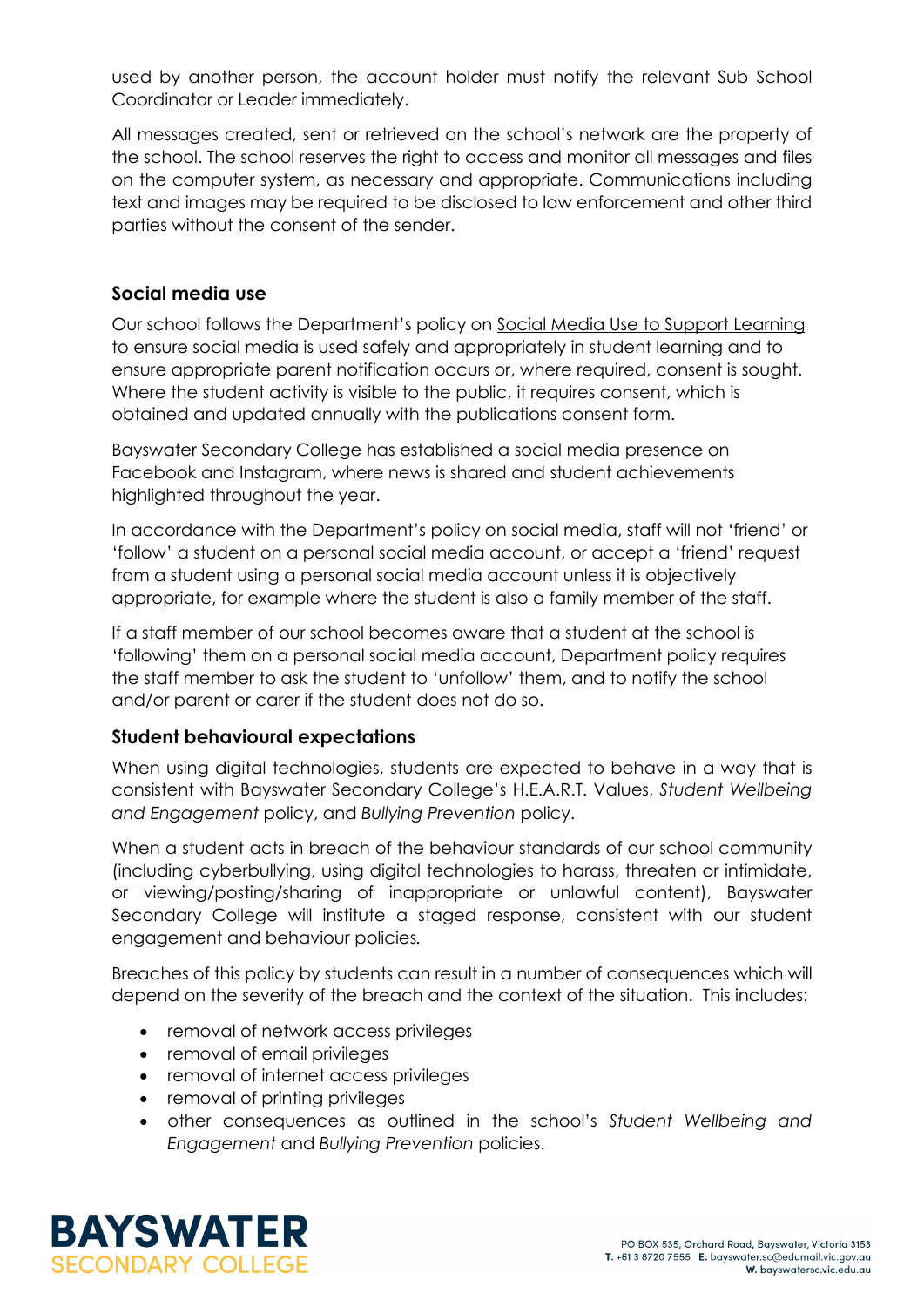### **COMMUNICATION**

This policy will be communicated to our school community in the following ways:

- Available publicly on our school's website
- Located in the Policies section of Compass
- Included in staff induction processes
- Discussed at staff briefings/meetings as required
- Included in our staff handbook/manual
- Discussed at parent information nights/sessions
- Included in transition and enrolment packs
- Made available in hard copy form from the front office upon request

# **POLICY REVIEW AND APPROVAL**

| Policy last reviewed          | Term 4, 2021                        |
|-------------------------------|-------------------------------------|
| Approved by                   | <b>Principal and School Council</b> |
| Next scheduled review<br>date | Term 4, 2023 or sooner if required  |